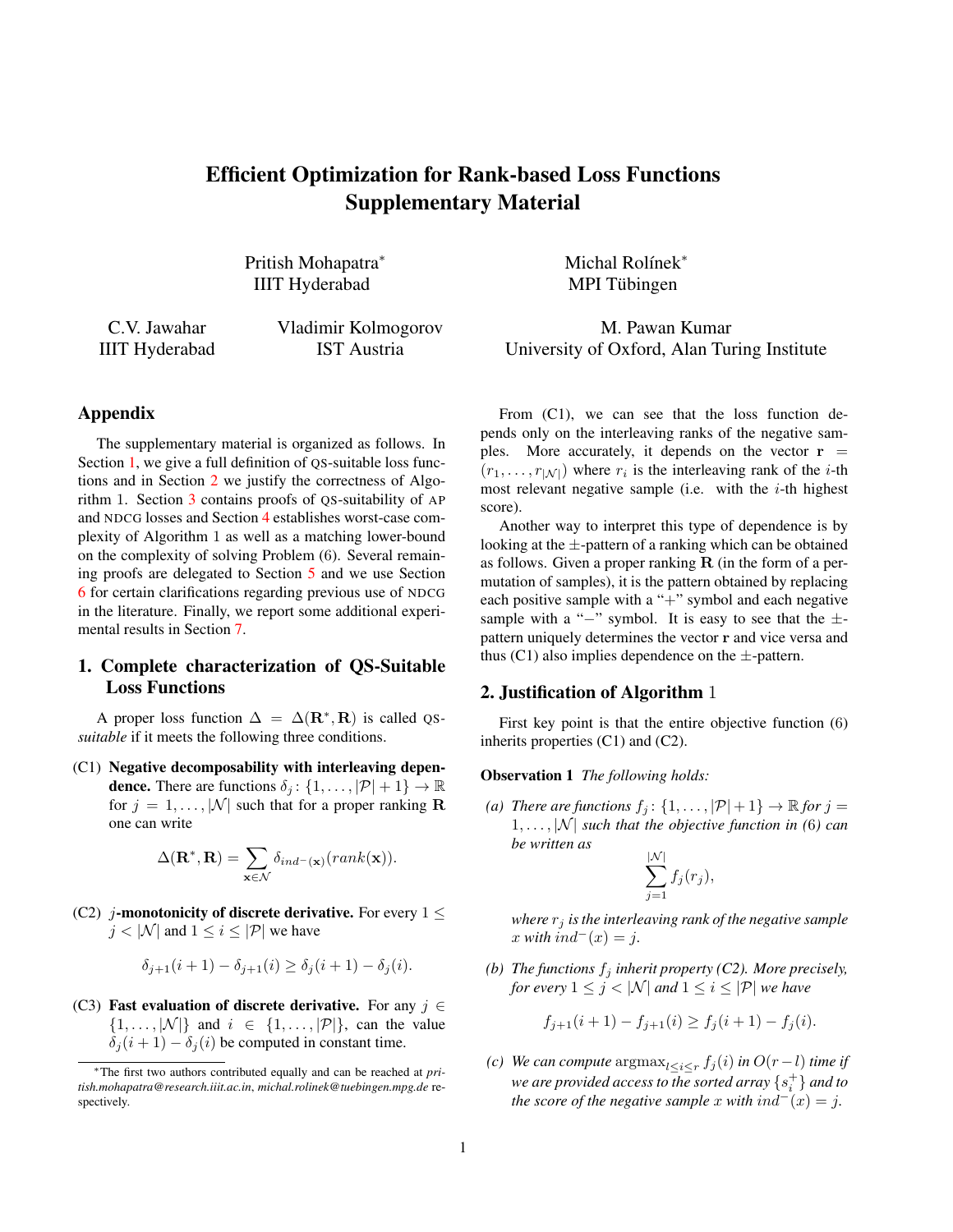<span id="page-1-3"></span>As a result, solving Problem (6) reduces to computing the optimal interleaving ranks (or the optimal vector r from the remark above)  $<sup>1</sup>$  $<sup>1</sup>$  $<sup>1</sup>$ .</sup>

The next vital point is that these interleaving ranks can be optimized independently. This is however not obvious. One certainly can maximize each  $f_i$  but the resulting vector r may not induce any ranking – its entries may not be monotone.

But as a matter of fact, this does not happen and Observation 2 from the main text gives the precise guarantee. This "correctness of greedy maximization" hinges upon condition (C2) as will also be demonstrated with a counterexample given later in Section [6.](#page-3-0)

All in all, it suffices to compute the vector opt in which  $opt_i = \max \arg \max f_i$  (the maximum ensures that ties are broken consistently) as is done in the main text of the paper.

# <span id="page-1-0"></span>**3. Properties of**  $\Delta_{AP}$  and  $\Delta_{NDCG}$

In this place, let us prove the aforementioned properties of  $\Delta_{AP}$  and  $\Delta_{NDCG}$ .

#### **Proposition 1**  $\Delta_{NDCG}$  *is QS-suitable.*

*Proof.* As for (C1), let us first verify that the functions  $\delta_i$ can be set as

$$
\delta_j(i) = \frac{1}{C} \left( D(i+j-1) - D(|\mathcal{P}|+j) \right),\,
$$

where  $C = \sum_{i=1}^{\left|\mathcal{P}\right|} D(i)$ . Indeed, one can check that

$$
\Delta(\mathbf{R}^*, \mathbf{R})
$$
\n
$$
= 1 - \frac{\sum_{\mathbf{x} \in \mathcal{P}} D(ind(\mathbf{x}))}{\sum_{i=1}^{|\mathcal{P}|} D(i)}
$$
\n
$$
= \frac{1}{C} \sum_{i=1}^{|\mathcal{P}|} D(i) - \sum_{\mathbf{x} \in \mathcal{P}} D(ind^+(\mathbf{x}) + rank(\mathbf{x}) - 1)
$$
\n
$$
= \frac{1}{C} \sum_{\mathbf{x} \in \mathcal{N}} D(ind^-(\mathbf{x}) + rank(\mathbf{x}) - 1) - D(|\mathcal{P}| + ind^-(\mathbf{x}))
$$
\n
$$
= \sum_{\mathbf{x} \in \mathcal{N}} \delta_{ind^-(\mathbf{x})}(rank(\mathbf{x}))
$$

as desired. As for (C2) and (C3), let us realize that

$$
\delta_j(i+1) - \delta_j(i) = \frac{1}{C} (D(i+j) - D(i+j-1)).
$$

Then (C3) becomes trivial and checking (C2) reduces to

$$
D(i + j + 1) + D(i + j - 1) \ge 2D(i + j)
$$

which follows from convexity of the function  $D$ .  $\Box$ 

#### **Proposition 2**  $\Delta_{AP}$  *is QS-suitable.*

*Proof.* Regarding (C1), the functions  $\delta_i$  were already identified in [\[2\]](#page-4-0) as

$$
\delta_j(i) = \frac{1}{|\mathcal{P}|} \sum_{k=i}^{|\mathcal{P}|} \left( \frac{j}{j+k} - \frac{j-1}{j+k-1} \right)
$$

so after writing

$$
\delta_j(i + 1) - \delta_j(i) = \frac{j - 1}{j + i - 1} - \frac{j}{j + i}
$$

we again have  $(C3)$  for free and  $(C2)$  reduces to

$$
2g_i(j) \ge g_i(j-1) + g_i(j+1),
$$

where  $g_i(x) = \frac{x}{x+i}$ , and the conclusion follows from concavity of  $g_i(x)$  for  $x > 0$ .

## <span id="page-1-1"></span>4. Computational Complexity

Now is the time to establish the computational complexity of Algorithm 1 as well as the afore-mentioned matching lower bound. efficiency.

**Theorem 3** *If*  $\Delta$  *is QS-suitable, then the Problem (6) can be solved in time*  $O(|\mathcal{N}| \log |\mathcal{P}| + |\mathcal{P}| \log |\mathcal{P}| + |\mathcal{P}| \log |\mathcal{N}|)$ , *which in the most common case*  $|N| > |P|$  *reduces to*  $O(|\mathcal{N}| \log |\mathcal{P}|)$ .

Outside running Algorithm 1, the entire computation also consists of preprocessing (sorting positive samples by their scores) and post processing (computing the output from vector opt). These subroutines have only one non-linear complexity term  $- O(|\mathcal{P}| \log |\mathcal{P}|)$  coming from the sorting. Therefore, it remains to establish the complexity of Algorithm 1 as  $O(|\mathcal{N}| \log |\mathcal{P}| + |\mathcal{P}| \log |\mathcal{N}|)$ .

To this end, let us denote  $n = r^- - \ell^- + 1$  and  $p = r^+ - \ell^+ + 1$ , and set  $T_{neg}(n, p)$ ,  $T_{pos}(n, p)$  as the total time spent traversing the arrays of negative and positive sample scores, respectively, including recursive calls. The negative score array is traversed in the MEDIAN and SE-LECT procedures and the positive scores are traversed when searching for  $opt_m$ . The latter has by complexity  $O(p)$ , due to Observation  $1(c)$  $1(c)$ , whose assumption are always satisfied during the run of the algorithm.

**Proposition 4** The runtimes  $T_{neg}(n, p)$  and  $T_{pos}(n, p)$  sat*isfy the following recursive inequalities*

$$
T_{neg}(n, p) \le Cn + T_{neg}(n/2, p_1) + T_{neg}(n/2, p_2)
$$
  
for some  $p_1 + p_2 = p + 1$ ,  

$$
T_{pos}(n, p) \le Cp + T_{pos}(n/2, p_1) + T_{pos}(n/2, p_2)
$$
  
for some  $p_1 + p_2 = p + 1$ ,  

$$
T_{neg}(n, 1) \le Cn, \qquad T_{neg}(1, p) = 0,
$$

<span id="page-1-2"></span><sup>&</sup>lt;sup>1</sup>Note that the value of the objective can be computed efficiently given a vector  $\mathbf{r}$  – for example by constructing any ranking  $\mathbf{R}$  which respects  $\mathbf{r}$ .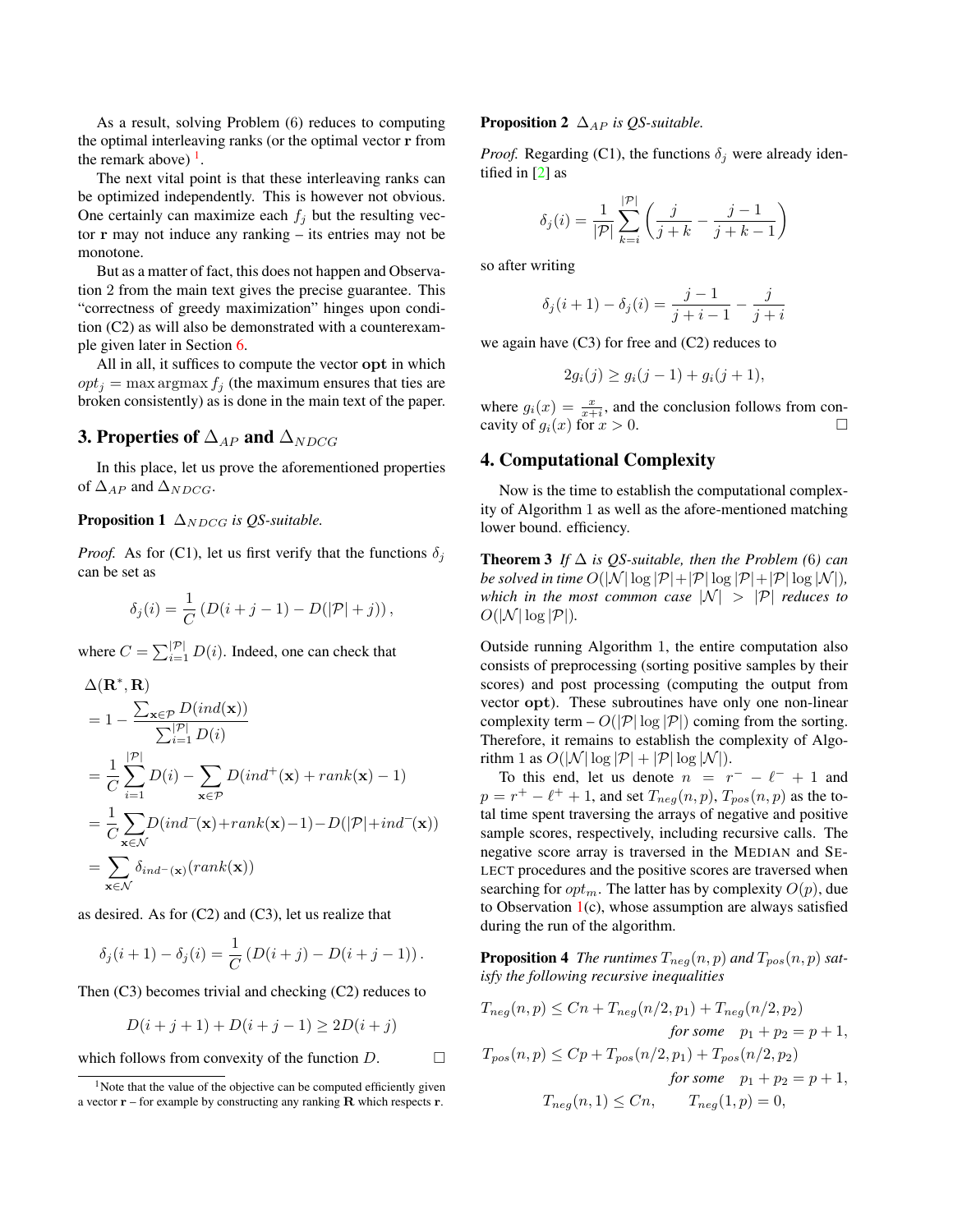$$
T_{pos}(n,1) = 0, \qquad T_{pos}(1,p) \le Cp
$$

<span id="page-2-2"></span>*for a suitable constant* C*. These inequalities imply*  $T_{neg}(n,p) \leq C'n \log(1+p)$  and  $T_{pos}(n,p) \leq C'(p-p)$ 1)  $\log(1 + n)$  *for another constant*  $\overrightarrow{C'}$ *. Thus the running time of Algorithm* 1*, where*  $p = |\mathcal{P}| + 1$ *,*  $n = |\mathcal{N}|$ *, is*  $O(|\mathcal{N}| \log |\mathcal{P}| + |\mathcal{P}| \log |\mathcal{N}|).$ 

*Proof.* The recursive inequalities follow from inspection of Algorithm 1. As for the "aggregated" inequalities, we proceed in both cases by induction. For the first inequality the base step is trivial for high enough constant  $C'$  and for the inductive step we may write

$$
T_{neg}(n, p) \le Cn + T_{neg}(n/2, p_1) + T_{neg}(n/2, p_2)
$$
  
\n
$$
\le Cn + \frac{1}{2}C'n \log(1 + p_1) + \frac{1}{2}C'n \log(1 + p_2)
$$
  
\n
$$
= C'n \left(\frac{C}{C'} + \log \sqrt{(1 + p_1)(1 + p_2)}\right)
$$
  
\n
$$
\le C'n \log(p_1 + p_2) = C'n \log(1 + p)
$$

where in the last inequality we used that

$$
1 + (1 + p_1)(1 + p_2) \le (p_1 + p_2)^2
$$

for integers  $p_1$ ,  $p_2$  with  $p_1+p_2 = p+1 \geq 3$ . That makes the last inequality true for sufficiently high  $C'$  (not depending on  $n$  and  $p$ ).

The proof of the second inequality is an easier variation on the previous technique.

#### 4.1. Lower Bound on Complexity

In order to prove the matching lower bound (among comparison-based algorithms), we intend to use the classical information theoretical argument: There are many possible outputs and from each comparison we receive one bit of information, therefore we need "many" comparison to shatter all output options.

Proposition 5 *Let* ∆ *be a loss function. Then any comparison-based algorithm for Problem (*6*) requires*  $\Omega(|\mathcal{N}| \log |\mathcal{P}|)$  *operations.* 

*Proof.* Since the negative samples are unsorted on the input and the scores are arbitrary, every possible mapping from  $\{1, \ldots, |\mathcal{N}|\}$  to  $\{1, \ldots, |\mathcal{P}| + 1\}$  may induce the (unique) optimal assignment of interleaving ranks. There are  $(|\mathcal{P}| + 1)^{|\mathcal{N}|}$  possibilities to be distinguished and each comparison has only two possible outcomes. Therefore we need  $\log_2((|\mathcal{P}| + 1)^{|\mathcal{N}|}) \in \Omega(|\mathcal{N}| \log |\mathcal{P}|)$  operations.  $\Box$ 

### <span id="page-2-0"></span>5. Remaining proofs

Throughout the text we omitted several proofs, mostly because they are straightforward generalizations of what already appeared in [\[2\]](#page-4-0) and [\[1\]](#page-4-1). For the sake of completeness, we present them here.

**Proof of Observation** 1 (of main text) : Let  $R$  be any optimal solution. We check that  $F(\mathbf{X}, \mathbf{R}; \mathbf{w})$  increases if we swap two samples  $x, y \in \mathcal{P}$  in **R** with  $ind(\mathbf{x}) < ind(\mathbf{y})$ and  $\phi(\mathbf{x}; \mathbf{w}) < \phi(\mathbf{y}; \mathbf{w})$  (it boils down to  $ac + bd > ad + bc$ for  $a > b \ge 0$  and  $c > d \ge 0$ ). Since similar argument applies for negative samples, we can conclude that  $\bf R$  already has both negative and positive samples sorted decreasingly. Otherwise, one could perform swaps in  $R$  that would increase the value of the objective, a contradiction with the optimality of  $\bf{R}$ .

**Proof of Observation** 2 (of main text): Recall that  $opt_i$  is the highest rank with maximal value of the corresponding  $f_{j'}$ . It suffices to prove that for  $i_{j+1} = \max \operatorname{argmax} f_{j+1}$ and  $i_j = \max \arg \max f_j$ , we have  $i_{j+1} \geq i_j$ . Since by Observation [1](#page-0-2) functions  $f_i$  inherit property (C2), we can compare the discrete derivatives of  $f_i$  and  $f_{i+1}$ , all left to do is to formalize the discrete analogue of what seems intuitive for continuous functions.

Assume  $i_{i+1} < i_i$ . Then since

$$
f_{j+1}(i_j) - f_{j+1}(i_{j+1}) = \sum_{i=i_{j+1}}^{i_j-1} f_{j+1}(i+1) - f_{j+1}(i)
$$
  

$$
\geq \sum_{i=i_{j+1}}^{i_j-1} f_j(i+1) - f_j(i)
$$
  

$$
= f_j(i_j) - f_j(i_{j+1}) \geq 0,
$$

we obtain that  $i_j \in \text{argmax } f_{j+1}$  and as  $i_j > i_{j+1}$  $\max \arg \max f_{j+1}$  and we reached the expected contradiction.  $\Box$ 

<span id="page-2-1"></span>Lemma 6 *The objective function* F(X, R; w) *decomposes into contributions of negative and positive samples as follows:*

$$
F(\mathbf{X}, \mathbf{R}; \mathbf{w}) = \frac{1}{|\mathcal{P}| |N|} \sum_{\mathbf{x} \in \mathcal{P}} \sum_{\mathbf{y} \in \mathcal{N}} \mathbf{R}_{\mathbf{x}, \mathbf{y}} (\phi(\mathbf{x}; \mathbf{w}) - \phi(\mathbf{y}; \mathbf{w}))
$$
  
= 
$$
\sum_{\mathbf{x} \in \mathcal{P}} c(\mathbf{x}) \phi(\mathbf{x}; \mathbf{w}) + \sum_{\mathbf{y} \in \mathcal{N}} c(\mathbf{y}) \phi(\mathbf{y}; \mathbf{w}),
$$

*where*

$$
c(\mathbf{x}) = \frac{|\mathcal{N}| + 2 - 2rank(\mathbf{x})}{|\mathcal{P}| |\mathcal{N}|}, \ c(\mathbf{y}) = \frac{|\mathcal{P}| + 2 - 2rank(\mathbf{y})}{|\mathcal{P}| |\mathcal{N}|}.
$$

In particular, assuming already that  $\{s_i^+\}$  is sorted, and *that* R *is induced by a vector of interleaving ranks* r*, one*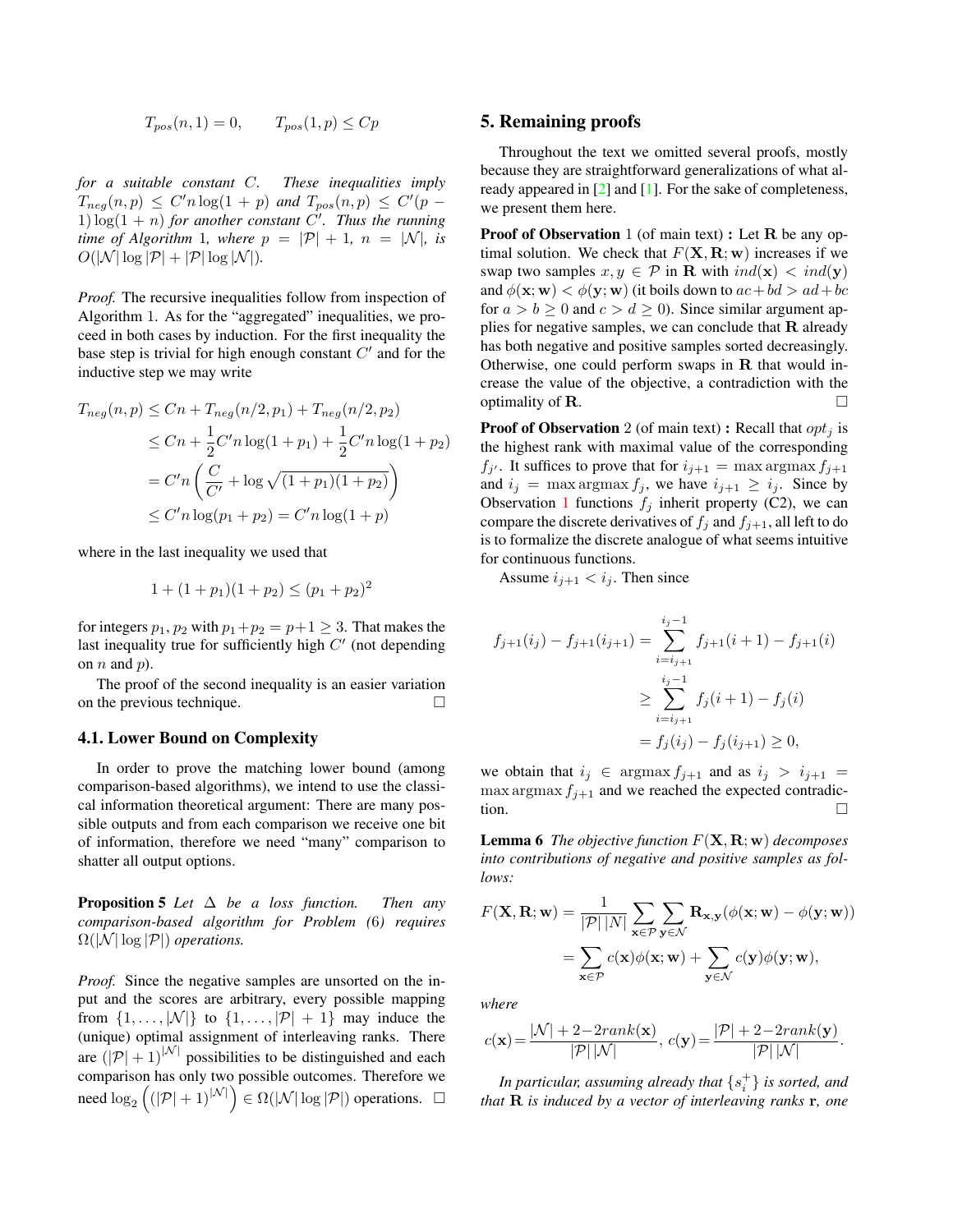<span id="page-3-2"></span>*has*

$$
F(\mathbf{X}, \mathbf{R}; \mathbf{w}) = \sum_{i=1}^{|\mathcal{P}|} c_i^+ s_i^+ + \sum_{j=1}^{|\mathcal{N}|} c_j^- s_j^*,
$$

*where*

$$
c_i^+ = \frac{|\mathcal{N}| + 2 - 2r_i^+}{|\mathcal{P}| |\mathcal{N}|},
$$
  $c_j^- = \frac{|\mathcal{P}| + 2 - 2r_j}{|\mathcal{P}| |\mathcal{N}|}.$ 

*Here* r + i *stands for the interleaving rank of the* i*-th positive* sample, which can be computed as  $r_i^+ = 1 + |\{j : r_j \leq i\}|$ .

*Proof.* This is straightforward to verify with a short computation.

Proof of Observation [1:](#page-0-2) We slightly modify the decompo-sition from Lemma [6](#page-2-1) in order to incorporate the array  $\{s_i^+\}$ :

$$
F(\mathbf{X}, \mathbf{R}; \mathbf{w})
$$
  
=  $\sum_{\mathbf{y} \in \mathcal{N}} \left( c(\mathbf{y}) \phi(\mathbf{y}; \mathbf{w}) + \sum_{\mathbf{x} \in \mathcal{P}} \mathbf{R}_{\mathbf{x}, \mathbf{y}} \phi(\mathbf{x}; \mathbf{w}) \right)$   
=  $\frac{1}{|\mathcal{N}| |\mathcal{P}|} \sum_{j=1}^{|\mathcal{N}|} \left( (|\mathcal{P}| + 2 - 2r_j) s_j^* + 2 \sum_{i=1}^{r_j - 1} s_i^+ - \sum_{i=1}^{|\mathcal{P}|} s_i^+ \right).$ 

This, in combination with (C1), defines the functions  $f_i$  for  $j = 1, \ldots, |\mathcal{N}|$ . As for the condition (C2), we have

$$
f_j(i + 1) - f_j(i) = \frac{2(s_i^+ - s_j^*)}{|\mathcal{N}| |\mathcal{P}|} + \delta_j(i + 1) - \delta_j(i),
$$

where, let us be reminded,  $\{s_j^*\}$  is the sorted array of scores of negative samples. After writing analogous equality for  $j + 1$  and using that (C2) holds for functions  $\delta_j$ , we can check that the desired inequality

$$
f_{j+1}(i+1) - f_{j+1}(i) \ge f_j(i+1) - f_j(i)
$$

follows from  $s_{j+1}^* \leq s_j^*$ .

Note that for computing the argmax  $f_i(i)$  it is sufficient to compute all discrete derivatives (i.e. all the differences  $f_j(i + 1) - f_j(i)$ ; the actual values of  $f_j$  are in fact not needed. For  $\delta_i$  we know that one such evaluation is constant time and for  $f_j$  this is also the case since we assumed to have access to  $s_j^*$ . В последните последните последните под последните и се при последните под последните последните под последни<br>В последните последните последните последните последните под последните последните последните последните после

### <span id="page-3-0"></span>6. NDCG and Discount Functions

Chakrabarti *et al.* [\[1\]](#page-4-1) use a slightly modified definition of the discount  $D(\cdot)$  as

$$
D(i) = \begin{cases} 1 & 1 \leq i \leq 2 \\ 1/\log_2(i) & i > 2 \end{cases}.
$$

For the resulting NDCG loss, a greedy algorithm is proposed for solving the loss augmented inference problem. This algorithm achieves the runtime of  $O(|\mathcal{N}| |\mathcal{P}| + |\mathcal{N}| \log |\mathcal{N}|)$ . The authors also suggest to use a cut-off  $k$  in the definition of discount  $D(i)$ , setting  $D(i) = 0$  for  $i \geq k$ . With this simplification they achieved a reduced complexity of  $O((|\mathcal{N}| + |\mathcal{P}|) \log(|\mathcal{P}| + |\mathcal{N}|) + k^2).$ 

However, with the above definition of a discount, it is possible to obtain a corner-case where their proof of correctness of the greedy algorithm is not valid (specifically, there exists a counter-example for Fact 3.4 of [\[1\]](#page-4-1)). For the greedy algorithm to be correct, it turns out that the convexity of  $D(i)$  is essential.

**Remark 1** *Observation* 2 *is not true for*  $\Delta_{NDCG}$  *with function* D(i) *taken as*

$$
D(i) = \begin{cases} 1 & 1 \le i \le 2 \\ 1/\log_2(i) & i > 2 \end{cases}.
$$

*Proof.* Consider negative samples  $x_1$  and  $x_2$  and a positive sample  $x_3$  with scores  $s_1 = 3\varepsilon$ ,  $s_2 = \varepsilon$ ,  $s_3 = 5\varepsilon$ , where  $\varepsilon > 0$  is small.

Note that the NDCG loss of a ranking R reduces to  $\Delta_{NDCG}(\mathbf{R}^*, \mathbf{R}) = 1 - D(ind(\mathbf{x}_3))$  where we used the fact that  $D(1) = 1$ .

The decomposition  $\Delta_{NDCG}(\mathbf{R}^*, \mathbf{R}) = \delta_1(r_1) + \delta_2(r_2)$ holds if we set

$$
\delta_1(1) = \delta_2(1) = 0,
$$
  
\n
$$
\delta_2(1) = D(2) - D(3),
$$
  
\n
$$
\delta_1(2) = D(1) - D(2) = 0
$$

and (possibly by looking at the proof of Observation [1\)](#page-0-2) we also find values of  $f_1$  and  $f_2$  as

$$
f_1(1) = \frac{1}{2}(s_1 - s_3) + \delta_1(1) = -\varepsilon < \varepsilon
$$
  
=  $\frac{1}{2}(s_3 - s_1) + \delta_1(2) = f_1(2)$   

$$
f_2(1) = \frac{1}{2}(s_2 - s_3) + \delta_2(1) = -2\varepsilon + D(2) - D(3) > 2\varepsilon
$$
  
=  $\frac{1}{2}(s_3 - s_2) + \delta_2(2) = f_2(2).$ 

Hence  $opt_1 = 2 > 1 = opt_2$ , a contradiction.

 $\Box$ 

#### <span id="page-3-1"></span>7. Additional Experimental Results

For the action classification experiments on the PASCAL VOC 2011 data set, we report the performance of models trained by optimizing 0-1 loss as well as AP loss in Table [1.](#page-4-2) Specifically, we report the AP on the test set for each of the 10 action classes. Similarly, we also report the performance